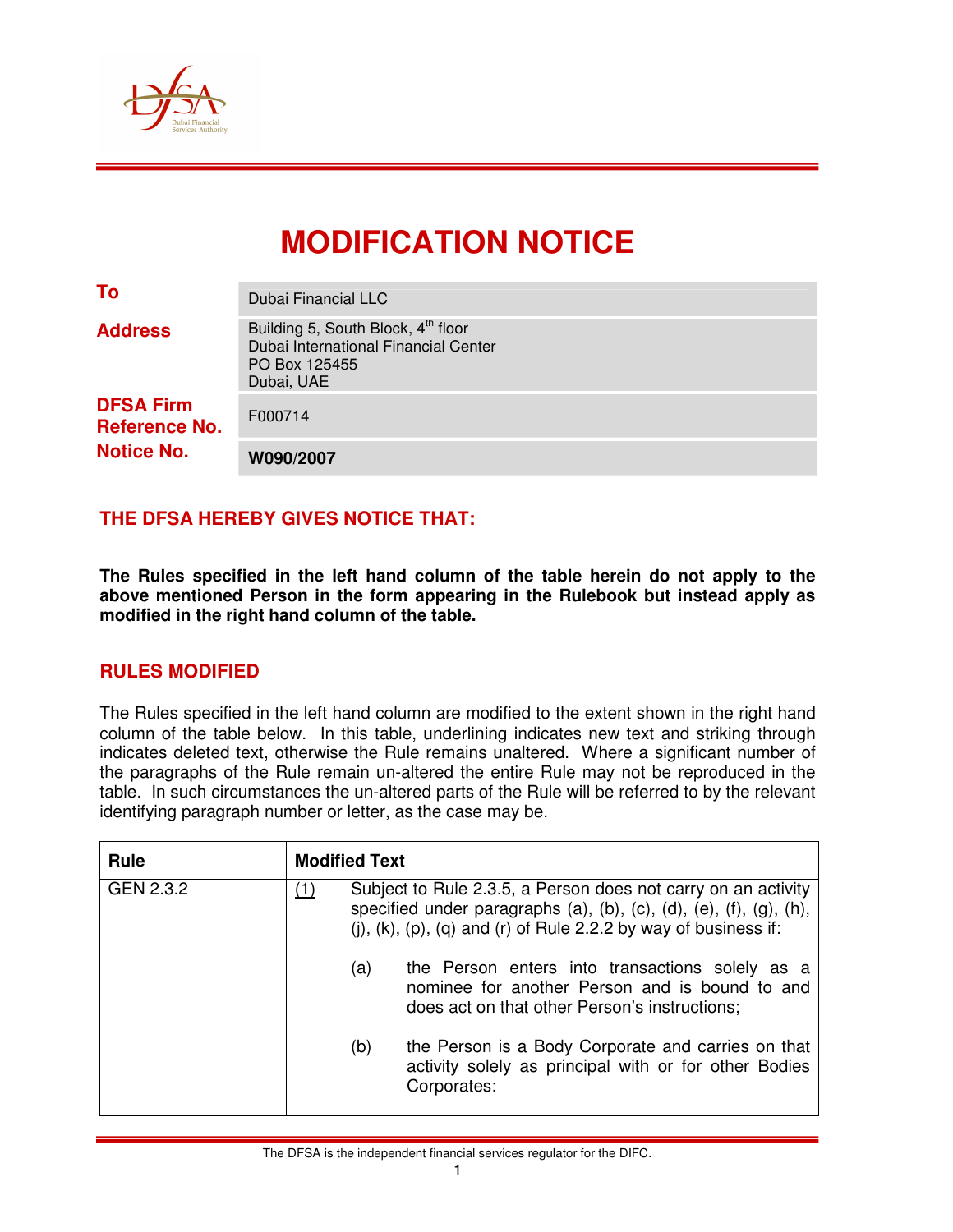

|     |            | (i)         | which are within the same Group as that                                                                                                                                                                                                                                                        |
|-----|------------|-------------|------------------------------------------------------------------------------------------------------------------------------------------------------------------------------------------------------------------------------------------------------------------------------------------------|
|     |            | (ii)        | Person; or<br>which are or propose to become participators<br>in a joint enterprise and the transaction is<br>entered into for the purposes of or in<br>connection with that enterprise;                                                                                                       |
|     |            |             | and for the purposes of the activities specified in<br>paragraphs $(g)$ , $(j)$ , $(k)$ and $(r)$ of Rule 2.2.2 the<br>assets in question belong to a Body Corporate falling<br>within (i) or (ii); or                                                                                         |
|     | (c)        |             | the Person carries on the activity solely for the<br>purposes of or in connection with the sale of goods<br>or the supply of services to a customer of the Person<br>or a member of the same Group, provided that:                                                                             |
|     |            | (i)<br>(ii) | the supplier's main business is to sell goods<br>or supply services and not to carry on any<br>Financial Service; and<br>the customer is not an individual;                                                                                                                                    |
|     |            | member.     | and for the purposes of the activities specified in<br>paragraphs $(g)$ , $(j)$ , $(k)$ and $(r)$ of Rule 2.2.2 the<br>assets in question belong to that customer or                                                                                                                           |
| (2) |            |             | A Person who is a Body Corporate that is constituted in the<br>DIFC does not carry on the activity specified under<br>paragraph (d) or (e) of Rule 2.2.2. by way of business,<br>provided that the Person:                                                                                     |
|     | (a)        |             | carries on that activity as a member of an Authorised<br>Market Institution or Recognised Body;                                                                                                                                                                                                |
|     | (b)        |             | carries on that activity for its own account or for<br>another Body Corporate which is in the same Group<br>as the Person, provided that any such member of the<br>Group for which the Person acts is a wholly-owned<br>Subsidiary of the Holding Company or is the Holding<br>Company itself; |
|     | <u>(c)</u> |             | is and continues to be of good standing and repute<br>and has and continues to have adequate and<br>relevant expertise in relation to such activity; and                                                                                                                                       |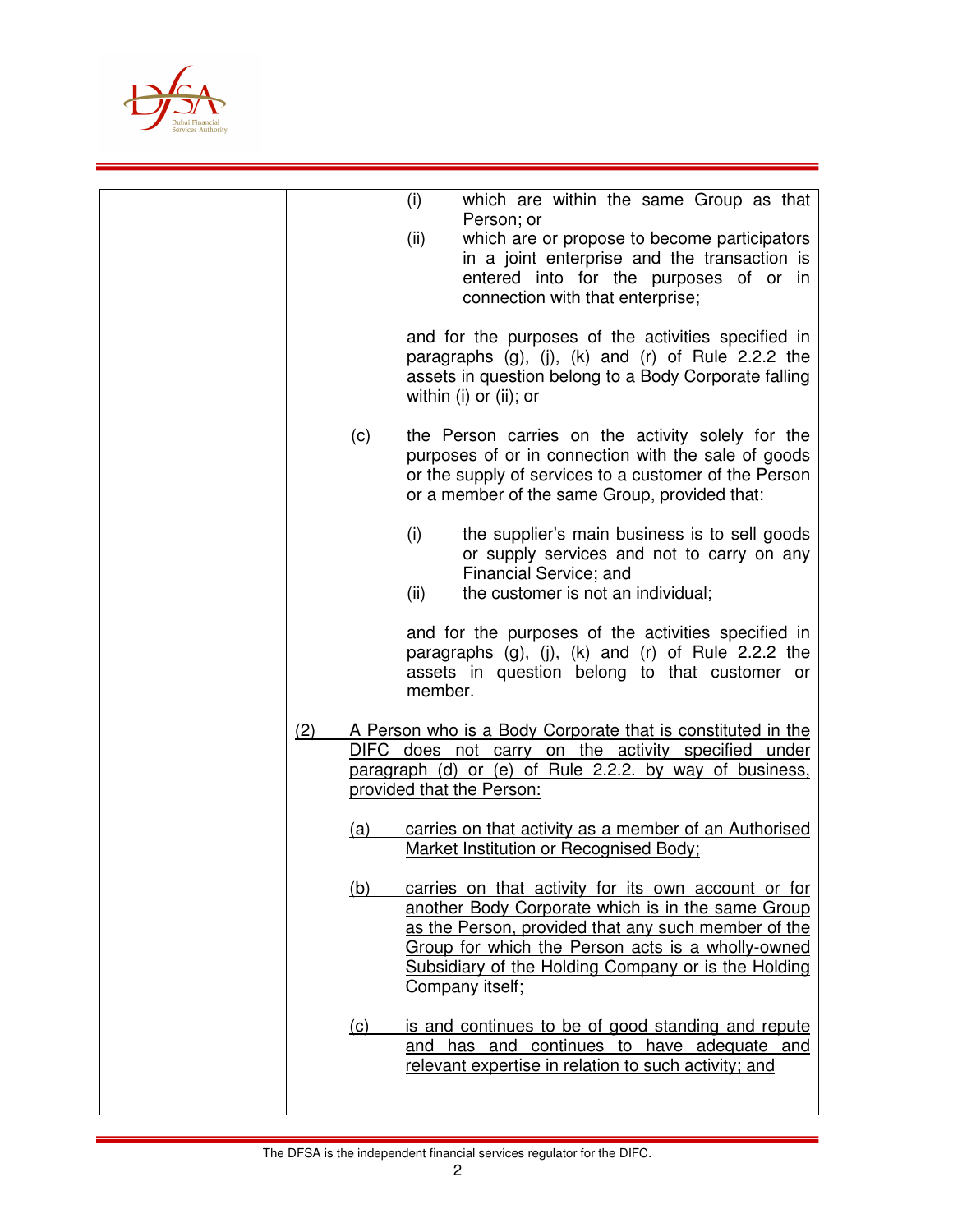

|  | restricts that activity to transactions involving or |  |  |  |  |  |
|--|------------------------------------------------------|--|--|--|--|--|
|  | relating only to Commodity Derivatives on that       |  |  |  |  |  |
|  | Authorised Market Institution or Recognised Body.    |  |  |  |  |  |

# **CONDITIONS**

The modification in respect of the Rules specified above remain in effect for the duration of the period set out below on condition that the Person to whom this notice applies immediately informs the DFSA in writing of any matter which affects or will affect its good standing and repute or that of its Holding Company or any of its corporate controllers.

If any one or more of the conditions stated above is breached, this notice ceases to have effect forthwith and the Rules specified in the table herein apply to the above mentioned Person in their unmodified form as they appear in the applicable module of the Rulebook in force at the relevant time.

## **EFFECTIVE PERIOD**

This notice comes into effect on the date of issue of this notice and remains in force until further notice.

#### **INTERPRETATION**

The provisions in this notice are to be construed in accordance with section 6.2 of GEN as if these provisions are provisions of the Rulebook.

Defined terms are identified in this notice by the capitalisation of the initial letter of a word or of each word in a phrase and are defined in the Glossary (GLO). Unless the context otherwise requires, where capitalisation of the initial letter is not used, an expression has its natural meaning.